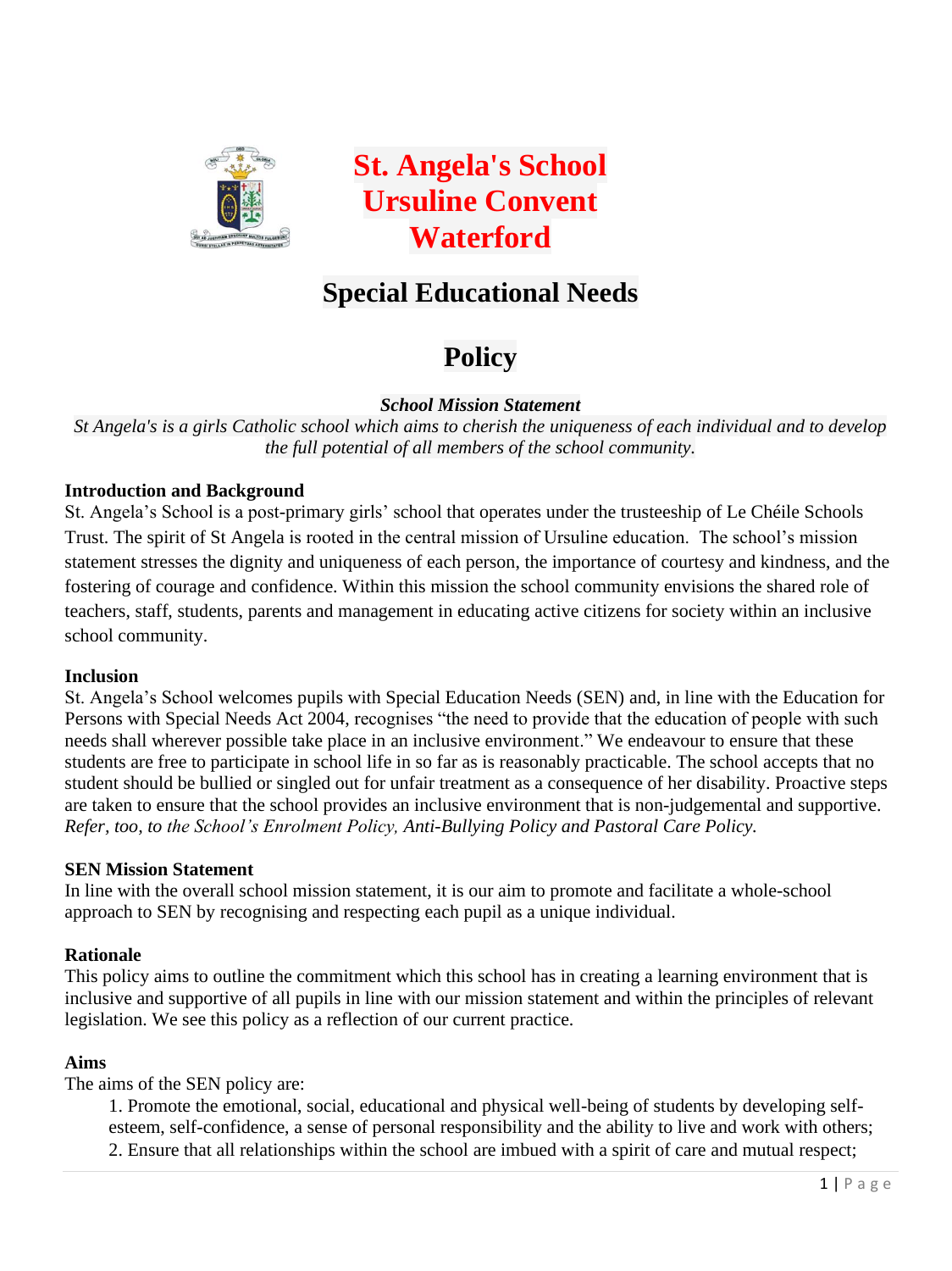3. Ensure that education takes place in an inclusive environment;

4. Strive to ensure that when students with SEN leave our school, they take with them the life skills they need to participate in society and to live independent and fulfilled lives;

5. Involve parents/guardians in decisions about the education of their children.

## **SEN Team & Categories**

#### **Categories of SEN**

To date, the following categories of Special Education Needs have been provided for:

- Borderline/Mild General Learning Disabilities
- Moderate General Learning Disabilities Down Syndrome
- Emotional/Behavioural Difficulties ADD/ADHD
- Specific Learning Difficulties Dyslexia
- Physical Disabilities Dyspraxia, Cerebral Palsy
- Mild Speech and Language Disorders
- Sensory Difficulties (Hearing and Visual impairments)
- Autism/Autistic Spectrum Disorders Asperger's Syndrome

#### **Roles and Responsibilities SEN Team**

#### **SEN Co-Ordinator**

The Special Educational Needs Co-ordinator (SENCO) is responsible for the day-to-day operation of the school's SEN policy, liaising with external agencies, answering requests for advice from teachers, the coordination of provision, including liaising with all teachers involved, maintaining SEN register for all pupils with special needs, establishing and contributing to CPD training in SEN.

#### **Role of the Subject Teacher**

The subject teacher is the leader of learning within his or her classroom and has full responsibility for all the students in his or her class, including students with special education needs. The Individual Learning Plan is a teaching plan that supports a differentiated curriculum.

#### **Role of the Resource Teacher (from Circular SP.ED 08/02)**

The post of Resource Teacher is an additional post allocated to assist a school in providing an education which meets the needs of children assessed as having disabilities. Under the direction of the relevant Principal, the role of the Resource Teacher is to provide additional teaching support for these children who have been fully integrated into mainstream schools and who need such support. In addition, s/he should advise and liaise with other teachers, parents and relevant professionals in the children's interest.

This is a whole school effort and not the responsibility of the resource teacher alone because these children are fully integrated into a mainstream school and will spend most of his/her time with the mainstream teacher.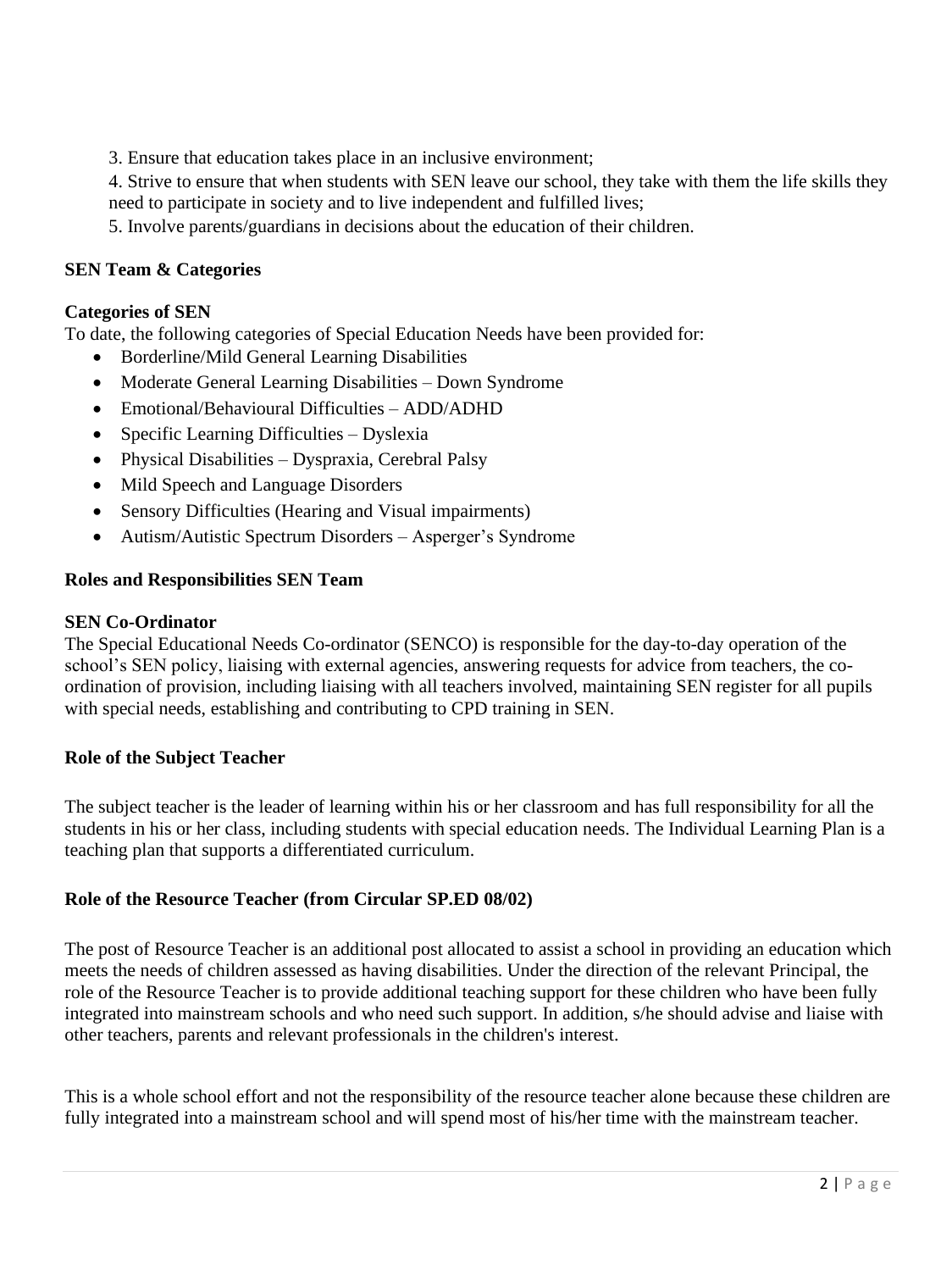A Resource Teacher assists schools in providing support for children with special educational needs arising from disability by:

(a) Assessing and recording child needs and progress;

(b) Setting specific, time-related targets for each child and agreeing these with the class teacher and principal;

(c) Direct teaching of the children, either in a separate room or within the mainstream class;

(d) Team-teaching - so long as the children concerned are deriving benefit from it;

(e) Advising class teachers in regard to adapting the curriculum, teaching strategies, suitable textbooks, use of Information Technology and suitable software and a range of other related matters;

(f) Meeting and advising parents, when necessary, accompanied by the class teacher, as necessary;

(g) Short meetings with other relevant professionals, in the children's interest - e.g. psychologists,

speech and language therapists, visiting teachers, special school or special class teachers.

## **The Principal**

The Principal has the overall responsibility for the development and implementation of inclusive school policies and procedures in relation to the education of students with SEN. The Principal is available to liaise with the Learning Support Teacher, the Resource Teacher and the parents of students with SEN when necessary. The Principal may delegate specific functions to other members of the staff.

## **Deputy Principal**

The role of the Deputy Principal is to work with the Principal in establishing and promoting whole-school policies and procedures that are supportive of the learning of all students, including those with SEN. In particular, this may involve the principal delegating authority and responsibility to the Deputy Principal to work and liaise with other members of staff, parents and various agencies (including the National Council for Special Education) to put in place structures and plans to meet the particular needs of students with SEN so as to enable each student to reach her potential.

#### **Mainstream Teachers**

Within the framework of a whole-school approach to inclusion, mainstream teachers have the primary responsibility for teaching all students, including students with SEN, within their class groups. The mainstream teacher may become aware of the possibility of general and or specific learning difficulties and will bring this to the attention of the SEN department through the SEN Referral process. Consultation occurs between the mainstream teacher and the SEN teaching team in setting individual student targets and in outlining and recording student progress. The mainstream teacher contributes to the learning targets set out in the SEN student's Individual Education Plan (IEP).

#### **Mainstream Teacher with Resource Hours**

The role of the mainstream teacher with resource hours is to support and contribute to the individual learning needs of the SEN student. Teachers with resources hours liaise with the student's parents/guardians, Learning Support Teacher, the Resource Teacher and other relevant members of the SEN team as well as with the individual student to assess and formulate individual programmes which provide curricular and other necessary support to the SEN student.

#### **Year Heads and Class Tutors**

Each class tutor and year head has a responsibility to his or her own class group /year group. The class tutor is responsible for addressing individual student issues within the class group. The class tutor may refer issues and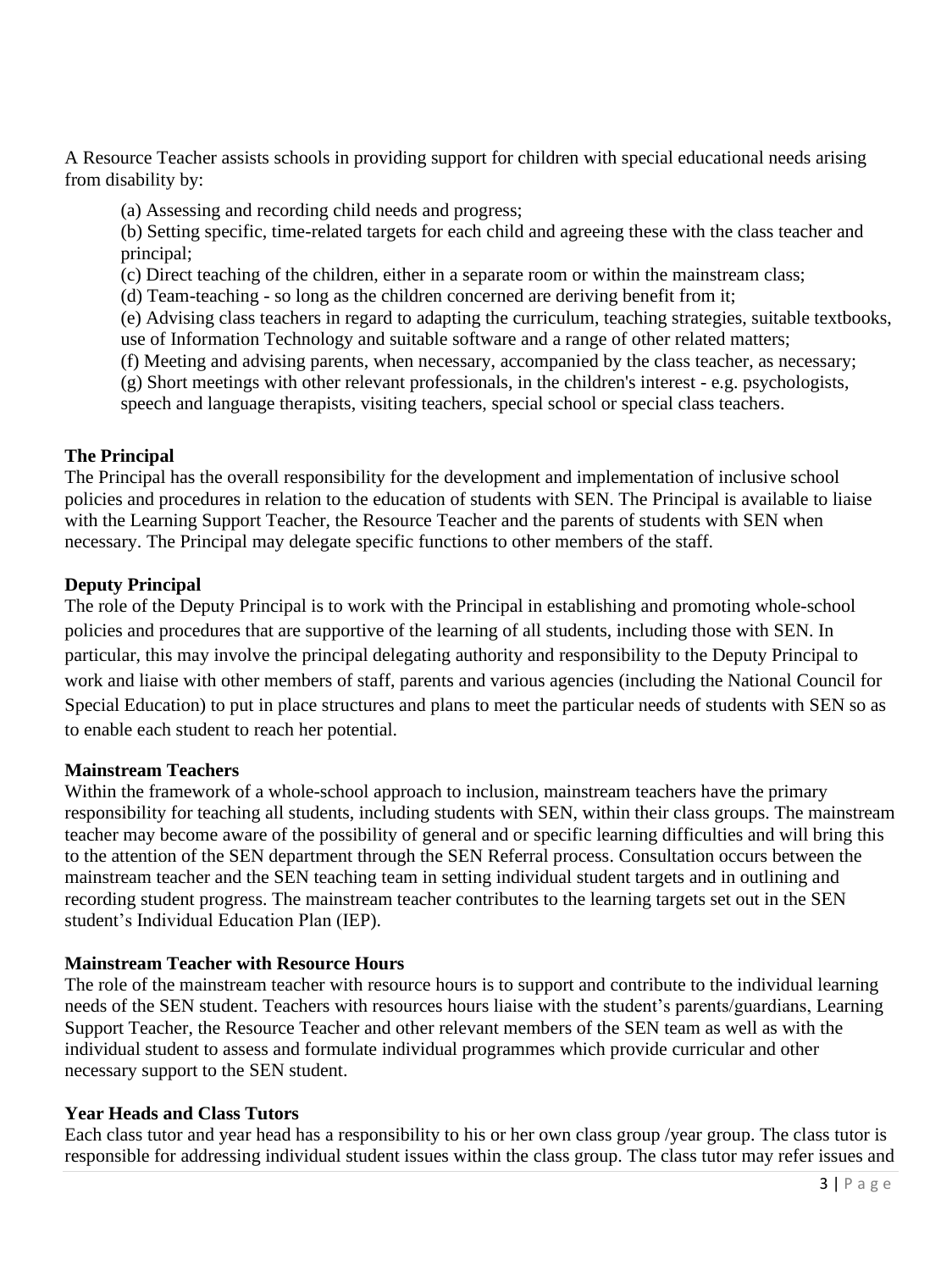incident to the year head who has a wider responsibility. The class tutor/ year head take responsibility for early signs of discipline issues within their class group as well as with other issues that may arise. They are the primary point of contact with parents. The class tutor/year head may refer to or collaborate with the Deputy Principal and the Principal thereafter.

## **The Guidance Counsellor**

The core responsibility of the guidance counsellor is to provide learning experiences that assist students to develop self-management skills that will lead to effective choices and decisions about their lives. The guidance counsellor's role within the SEN team consists largely of the following functions:

- Counselling in personal, educational and career development
- Personal and social development
- Career information management
- Consultation with parents and staff
- Consultation with community organisations
- Vocational preparation job search skills, preparation for work experience
- Referrals to other professionals and agencies
- Evaluation of the guidance and counselling needs and services
- Assessment
- The input that the guidance counsellor has with a student with SEN varies from student to student, depending on personnel circumstances and need.

#### **The Chaplain**

The Chaplain is available for guidance and support by appointment during the school day.

#### **Students with SEN**

Where involvement is appropriate, the student may:

- Be involved in the IEP meeting
- Provide information about his/her own learning, talents, abilities, skills, interests, wishes and concerns.
- Assist in the identification of priority learning needs, targets and strategies
- Give feedback that will contribute to the monitoring and recording of progress (e.g., Learning Log).

#### **Special Needs Assistants (SNA)**

The SNA has responsibility for the care needs and wellbeing of the student in a manner that values, respects and supports the student as well as promotes independence. The SNA has direct involvement with the student with SEN in that the SNA is there to assist, communicate, encourage and support the student and also to help the student with her organisational skills. The SNA plays a role in keeping the student with SEN focused during class as well as observing the student during the school day.

The SNA also has an essential and valued role in collaboration with the Resource Teacher and/or the Learning Support Teacher. The SNA provides information on the student with SEN day to day progress during after school meetings with the Resource Teacher and/or the Learning Support Teacher. The SNA is also available to assist and free up class time for the Resource teacher and within mainstream classes the mainstream teacher as the SNA provides the extra support needed by the student with SEN in a manner of note taking, keeping the student focused and the noting of homework where necessary.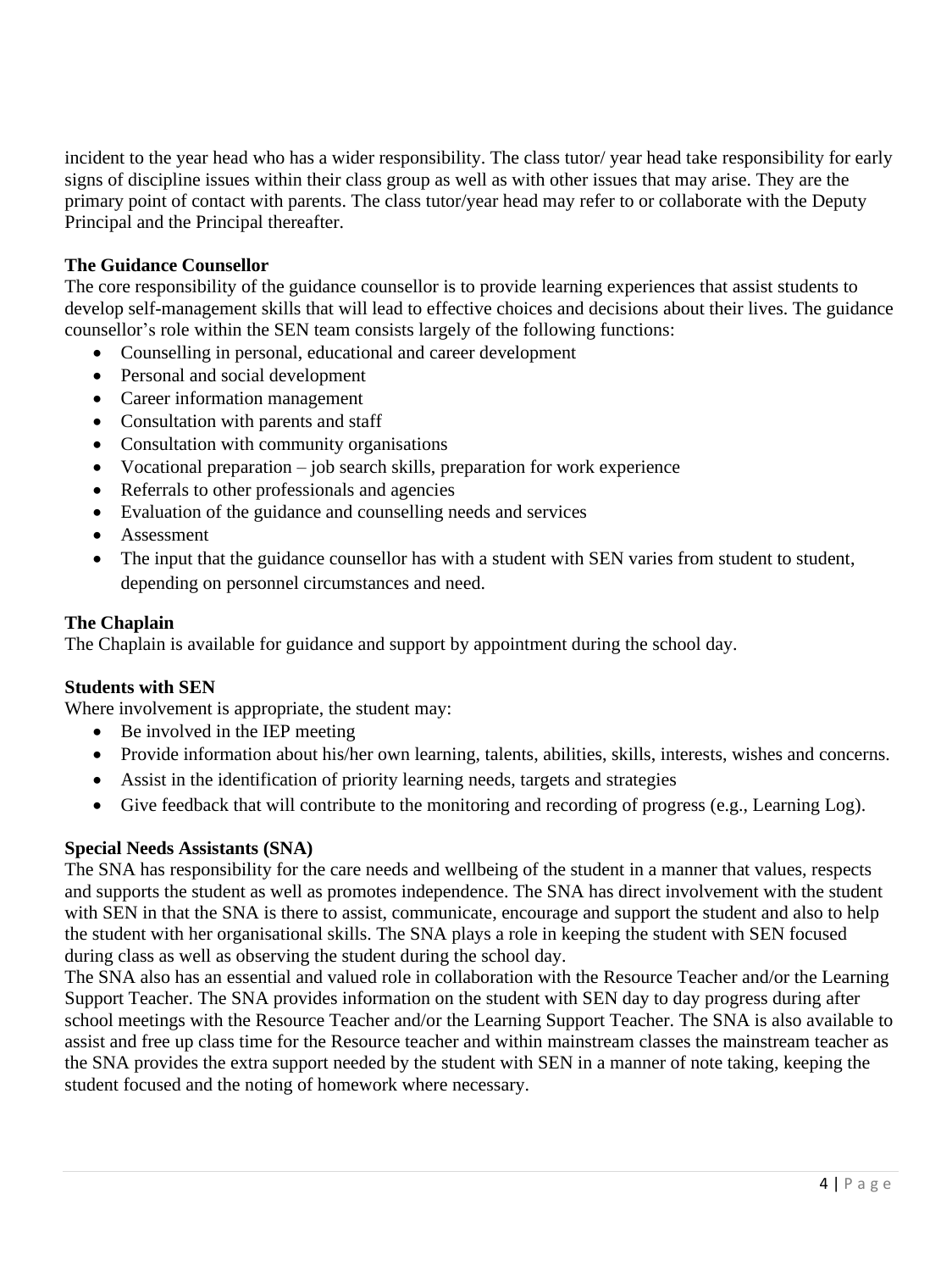## **Roles and Responsibilities of External SEN Team**

#### **The Board of Management**

The Board of Management has the responsibility for overseeing the development, implementation and review of school policies and services in relation to the inclusion of students with SEN.

#### **External Agencies**

In some cases external agencies, e. g. NEPS, CRC, Visiting Teachers, may be involved in the assessment and support of a student with SEN and may contribute to the development of an Individual Education Plan. Apart from expert advice and support to school staff, the agency is often consulted about individual students. The agency may gather information about a student, her skills and abilities, and may plan a programme of support. This information and support is communicated by means of phone calls, texts, emails, receipt of reports and meetings.

## **The NCSE Special Education Needs Organiser (SENO)**

The NCSE SENO may refer a student to the Resource class and thereafter may be involved in transferring information regarding the student with SEN from the primary school or second-level school in the case of a transfer between second level schools.

SENOs are appointed by the NCSE to provide a direct local service to the parents of children with special educational needs and to schools within geographical areas.

This involves identifying the needs of children and deciding on the level of resources schools require to provide them with an appropriate education service.

A SENO deals with applications for additional teaching and Special Needs Assistant support for children with special educational needs from all schools. The SENO also assists with applications for transport and Assistive Technology. A SENO can advise schools and parents on the facilities, services, and resources available to assist children with Special Educational Needs.

#### **Parents/Guardians**

Parents/Guardians, through their unique knowledge of their own child, have much to contribute to their child's learning programme. Parents are encouraged to actively communicate with the school if they observe any learning difficulties or related difficulties in their child at home. In all cases where screening, assessment and profiling is being conducted, parents are consulted and their permission sought, by means of written permission. Parents of students who have been awarded Resource Teaching Support are encouraged to contact the Resource Teacher as well as the Subject Teacher by means of phone calls, text, email or by having a meeting as issues arise. Communication is encouraged at all times. Parents of students with SEN enrolled in mainstream classes are encouraged to contact the class tutor or Learning Support Teacher if they have queries or concerns. Parent-Teacher meetings occur yearly and provide an additional opportunity for parents to speak to all teachers involved in their child's education.

#### **SEN Model of Organisation**

#### **Identification Process**

Students with SEN are identified in the following manner:

#### **New Students**

The transfer of information in the transition from primary to second level and from second level to second level is very important. The enrolment form requires information pertaining to identifying students with SEN. Each year an open day is held to assist parents and the school with the process of sharing information about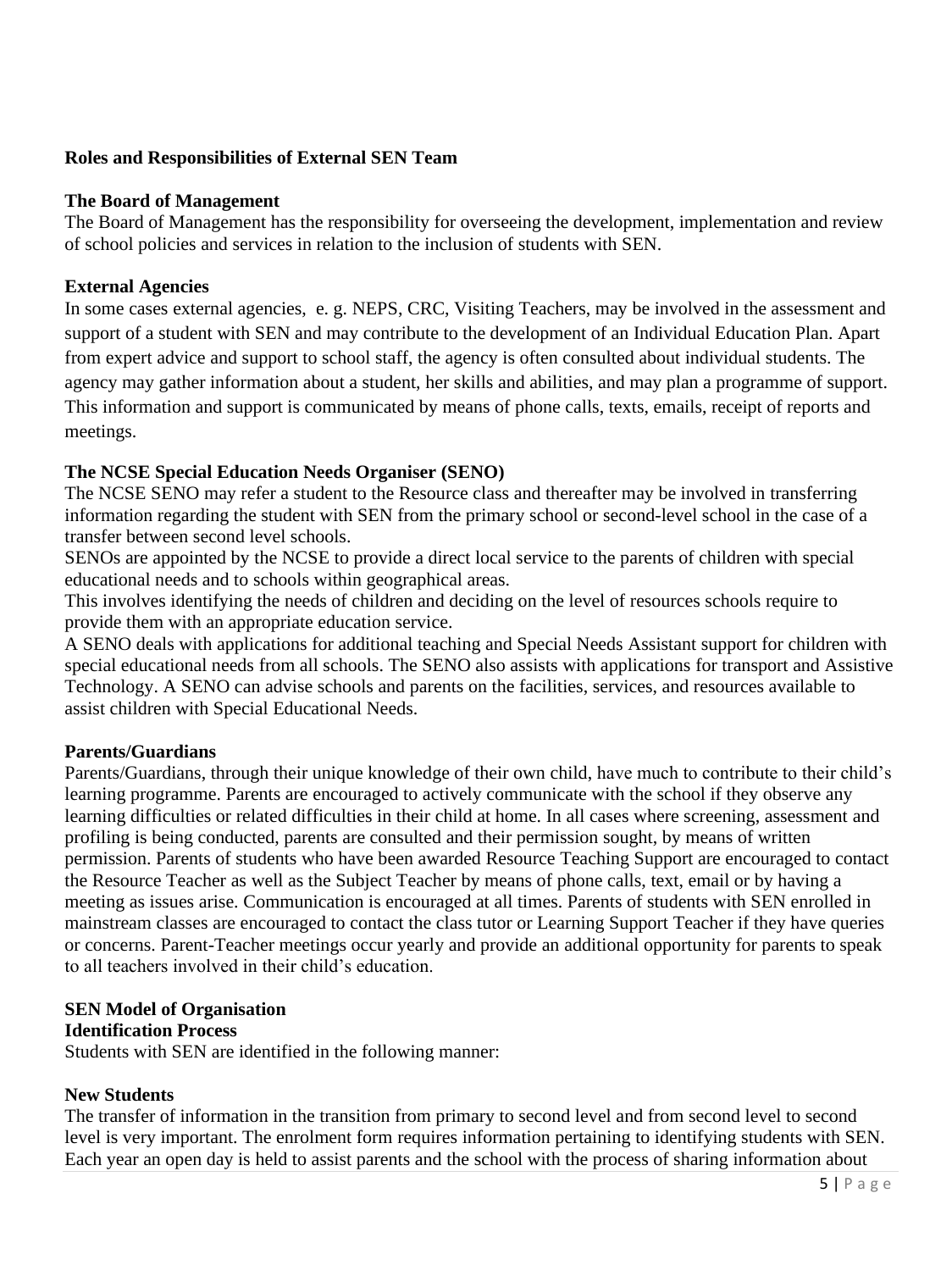prospective students. Parents are requested to inform the school of any special educational, medical or other need. This information is provided by means of the school enrolment form.

Students with SEN may be identified following consultation with the feeder primary schools. Regular communication exists between the management of St. Angela's School and the feeder primary schools within the area.

Pupils in need of extra support are identified using the standardised tests including Druncondra, Cognitive Abilities Test (CAT), Wide Range Achievement Test 4 (WRAT4), Dyslexia Screening Test (DST).

Parents of students with SEN can also make contact with the school. Once contact is made, the Resource Teacher/ Learning Support Teacher is available to the parent for further contact and information.

## SENO Referral (Refer to attached SEN referral form)

#### **Existing students**

If parents/guardians have concerns, they may contact the school secretary who will direct them to the appropriate department.

Classroom teachers, tutors and year heads may become concerned and highlight the need for a student to be considered for learning support in the event of noticeable difficulties arising in class. This concern is brought to the attention of SENCO through the SEN Referral process. The SENCO informs school management. Subsequently, the SENCO may carry out assessment, if necessary, with permission of parents/guardians, and may apply for additional resource hours.

If a student has not been identified as having a special educational need until after enrolment, the permission of parents/guardian is sought to have the student assessed by the appropriate professionals (NEPS Psychologist, Occupational Therapist, Speech and Language Therapist, etc.). The student may receive learning support until such an assessment is carried out; this is allocated on a basis of need and resources available.

#### **SEN Classroom**

SEN students are identified in the following manner for enrolment in Learning Support/Resource Classroom:

- Referral from Primary School with appropriate assessment.
- Parental referral and concern by means of the school enrolment form and/or a meeting with the relevant personnel within the school.
- Subject teacher referral.
- SENCO referral to the school.
- Subject choice to alleviate large number of subjects

#### **Models of SEN Support**

#### **Resource and Learning Support in the Junior Cycle**

#### *Currently being drafted*

#### **Resource and Learning Support in Transition Year**

In line with the overall school mission statement, it is our aim to promote and facilitate a whole-school approach to SEN by recognising and respecting each pupil as a unique individual. Students with special educational needs are included in all aspects of our Transition Year programme and encouraged to participate in all classes, modules, workshops and extracurricular activities.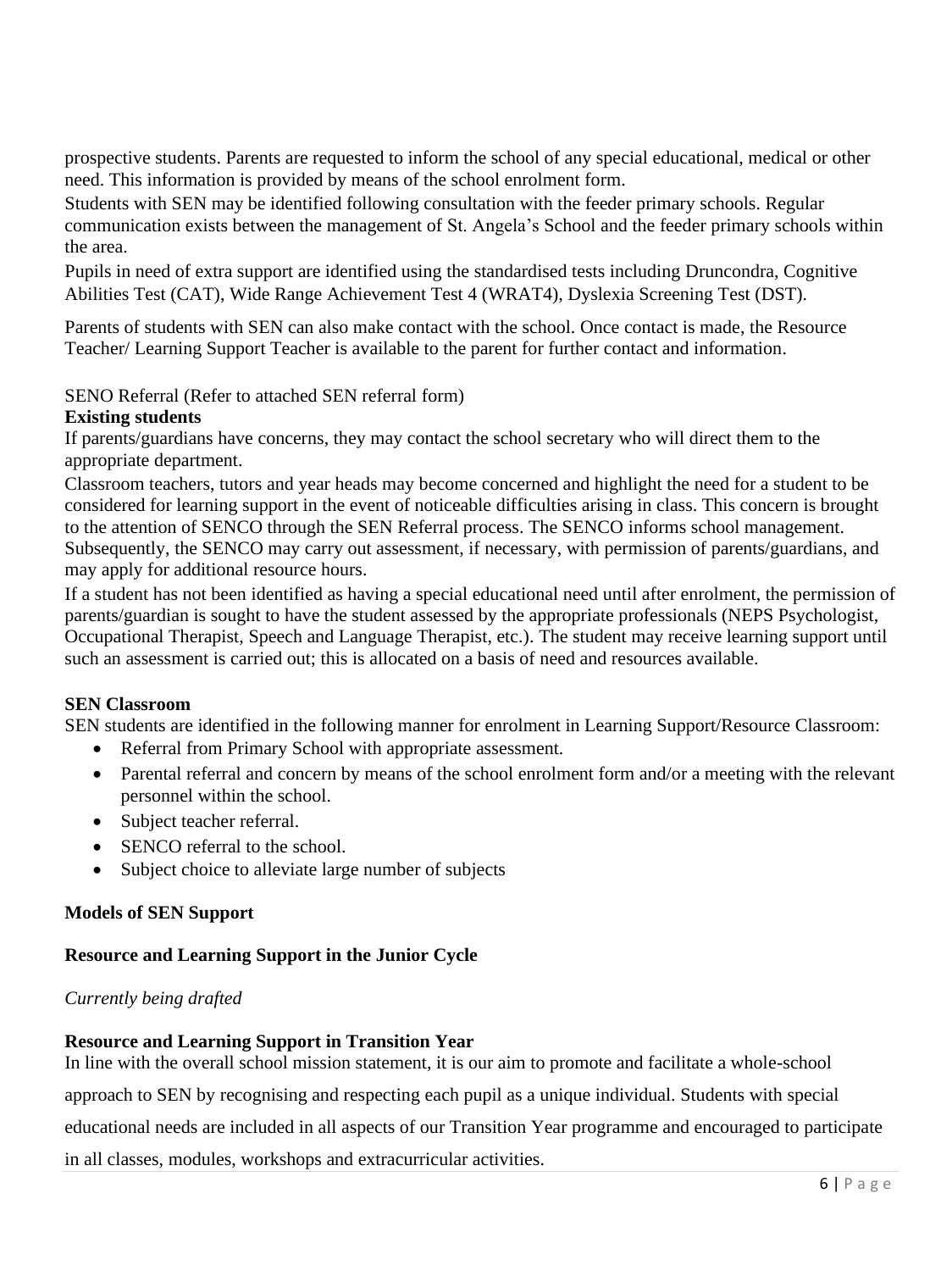# **Resource and Learning Support in the Leaving Certificate Applied (LCA) Programme**

*Currently being drafted* 

## **Resource and Learning Support in the Senior Cycle**

*Currently being drafted* 

## **Student-Centred Learning**

- Support of Subject Teacher through differentiation.
- Team Teaching
- Resource Support Teaching: Low-Incidence Resource Teaching Support (students awarded individual resource hours by the NCSE),
- Learning Support (1st, 2nd, 3rd and 4th Years): High-Incidence Teaching Support (students who access Learning Support though the General Allocation Mode),
- Inclusion of SNA in specific classes
- Small group withdrawal
- Individual withdrawal
- Curricular reduction
- Cross-Age Peer Tutoring (Learners' Centre)

## **Individual Education Plan (IEP)**

According to "The Inclusion of Students with Special Educational Needs Post-Primary Guidelines" (2007): "The individual education plan (IEP) is an effective process through which a student's special educational needs can be addressed and by which an appropriate education can be provided for him/her." The IEP process involves:

- Gathering Information: Personal/ Background details
- Educational details (primary school details/assessment and learning support details)
- Categorisation of need (assessment reports/ information attained from parents)
- General profile based on formal/informal assessment.
- SEN provision
- Priority Learning Needs
- Identifying the student's strengths and abilities
- Setting targets for each priority learning need
- Identifying the strategies and resources required
- Relevant documentation
- Setting the date for review: A review occurs each academic year. However it may occur more often dependent on student progress and circumstances.

"The Inclusion of Students with SEN Post-Primary Guidelines" [2007] Refer to pages 96-100.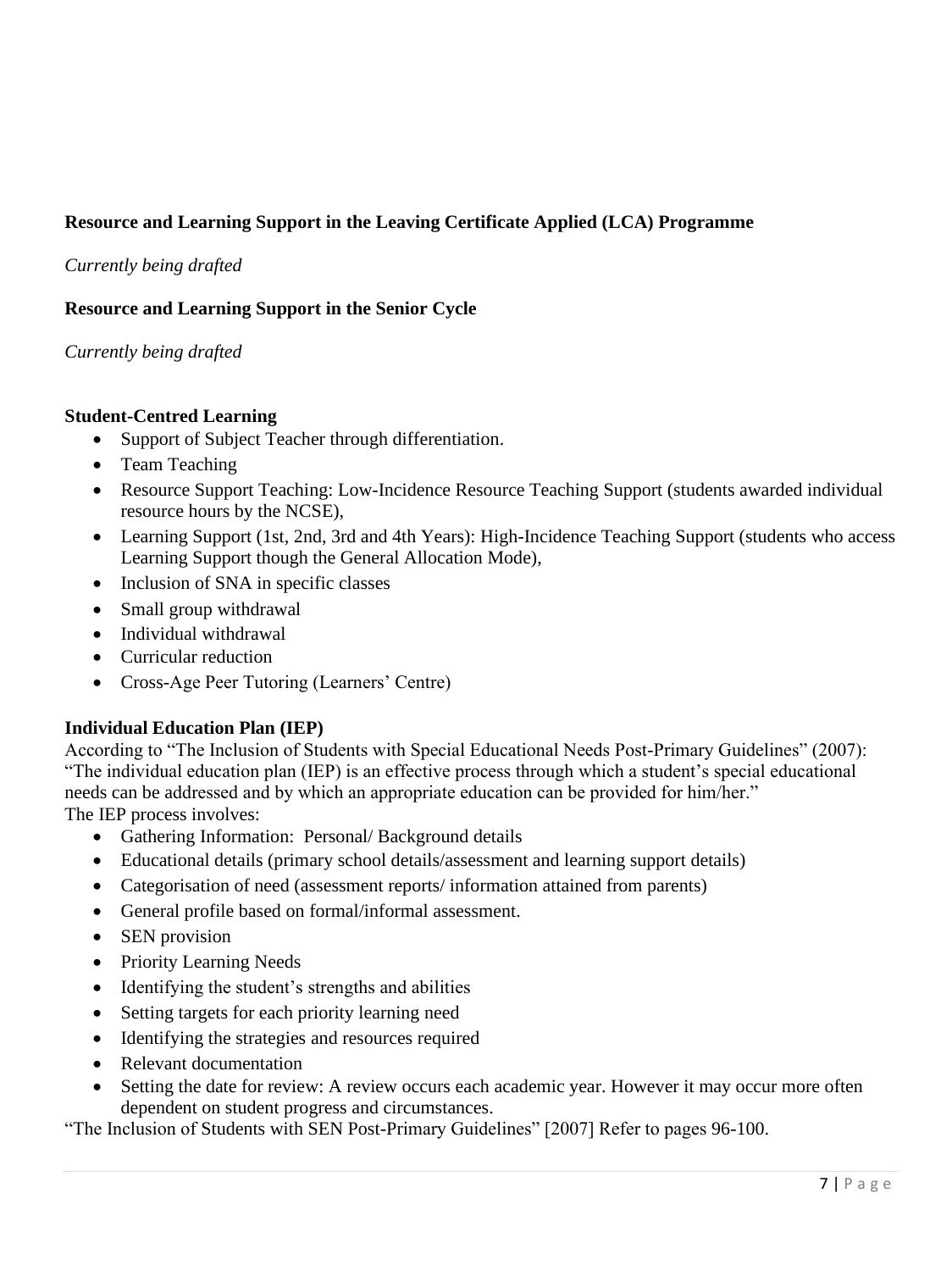An IEP is put in place for each student who has been awarded NCSE Resource Teaching Support Hours. The following stakeholders contribute to formation of the student's IEP: Student with SEN Parent/Guardian Class Tutor Subject Teachers Resource Teacher Learning Support Teacher SNA Relevant agencies, as previously mentioned

#### **Collaboration for Success: Individual Education Plans**

#### **The classroom teacher**

- The teacher is the leader of learning within his or her classroom and has full responsibility for all the students in his or her class, including students with special education needs
- The IEP's primary purpose is a teaching and learning plan.

#### **The student**

- The student with special education needs is an active, capable learner.
- The special education needs of many students can be met by class and school- wide strategies. Not all students with special education needs require an IEP, and few need one that captures every aspect of their learning.
- Some students with special education needs require particular teaching and learning strategies i.e. differentiations to the school and classroom curriculum instruction or adaptations. The IEP should only outline those differences.
- Student engagement, learning and achievement depend on the relationship between the teacher and the student.
- Student voice (or supported voice) will shape the IEP so the sense of the person is not through prescriptive goals. Students can monitor their own learning through their IEP goals.
- Schools' and teachers' attitudes and willingness to 'stand in the shoes' of the student with special education needs are critical to students' progress and achievement.
- IEPs are a way of adapting the school programme to fit the student rather than expecting the student to fit the school programme.

#### The IEP

- Targets are sometimes called behavioural, instructional or performance objectives. They should describe the knowledge, skills or understanding that a pupil is expected to have by the end of a particular time period.
- Targets should be SMART:
	- S specific (behaviour, conditions, criteria)
	- M manageable and measurable
	- A achievable and agreed
	- R realistic and reviewable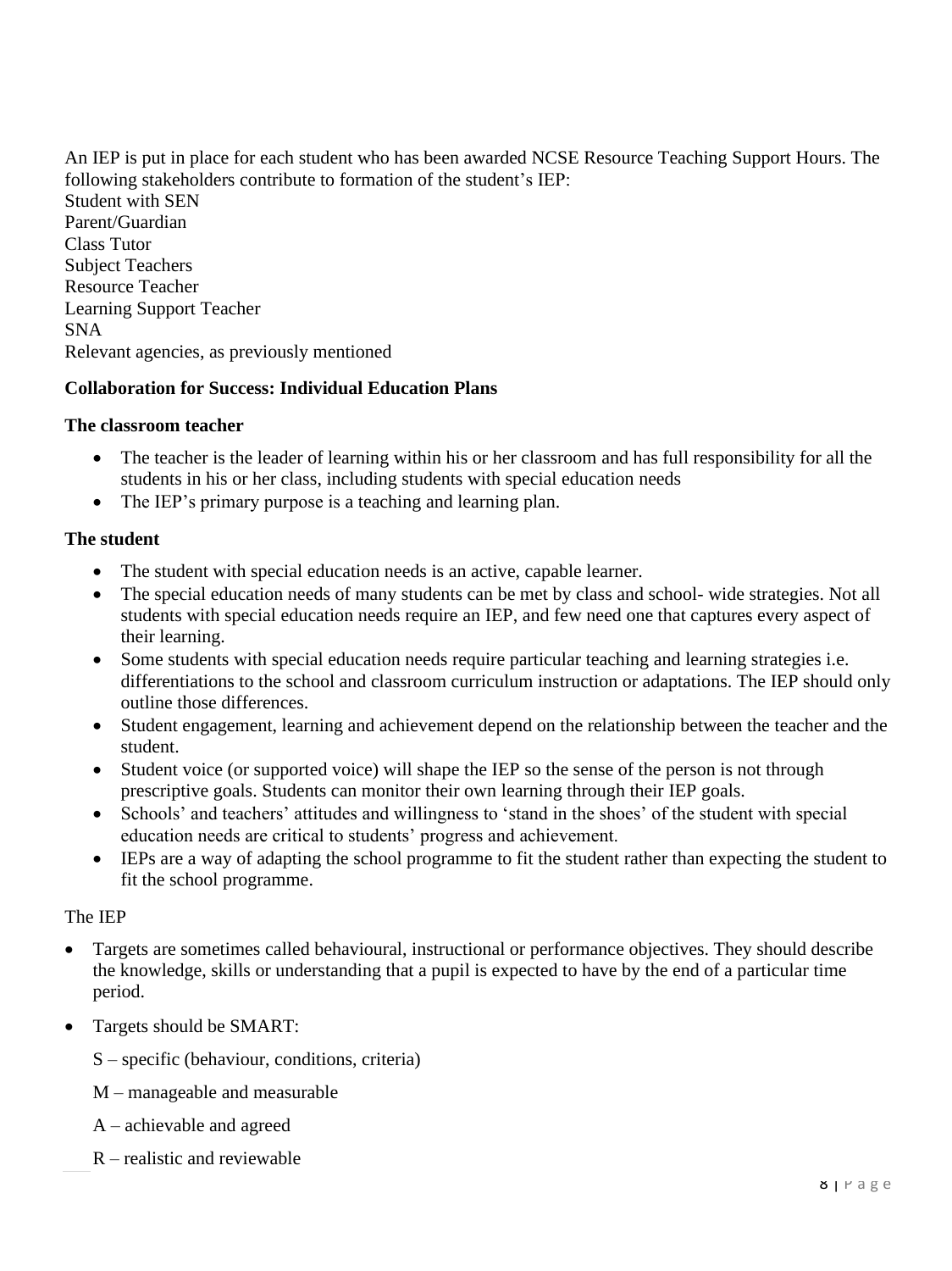$T -$ time bound

• Targets should include:

1.Behaviour: the observable action; what the pupil must do to demonstrate mastery of the task (e.g. "say the alphabet")

2.Conditions: the conditions under which that behaviour is expected to occur (e.g. "given the oral direction, say the alphabet from memory")

3.Criteria for Acceptable Performance: to what extent the pupil will be able to perform the action (e.g. "…in thirty seconds with 100% accuracy")

- Also, the author(s) of IEP targets takes into account additional considerations: What would it be like to walk in the shoes of the student? Why would the student want to pursue a particular target? Does the work towards the target improve or enhance the student's quality of life?
- Goals from the IEP must be embedded in everyday classroom practice so the IEP becomes a living, working document which is updated to reflect changing needs for that student within the classroom, school or community.
- The IEP team agrees the frequency of review of the IEP, but the plan must reflect current teaching and learning needs.
- IEP formats may be shaped by team agreement according to student's needs. The final decision belongs to the parent and the classroom teacher.
- IEPs inform but do not replace the school's obligations to report to parents.

#### **Timetabling**

Once teachers and students have been given their timetables for the forthcoming academic year, school management, liaising with the SENCO, allocate class periods of resource/learning support to both student and teacher.

#### **Access to Curriculum**

Some students with SEN are exempt from languages. If the student has been allocated resource hours, this time can be used to avail of these allocated hours. Students who are exempt from Irish may attend Book Club.

#### **Access to Resources**

Resources are accessed and allocated in the following way:

- SEN Library
- Sharing of school facilities
- Department budget available for purchase of equipment and computer programmes
- Timetabling of specialist rooms
- Regular discussions regarding resource allocation

## **Examinations and RACE**

Applications are made for Reasonable Accommodations for Certificate Examinations (RACE) provision for students with SEN sitting a Junior Certificate or Leaving Certificate Examination. The following are the range of accommodations available to the students which are applied for by the RACE Coordinator as per circular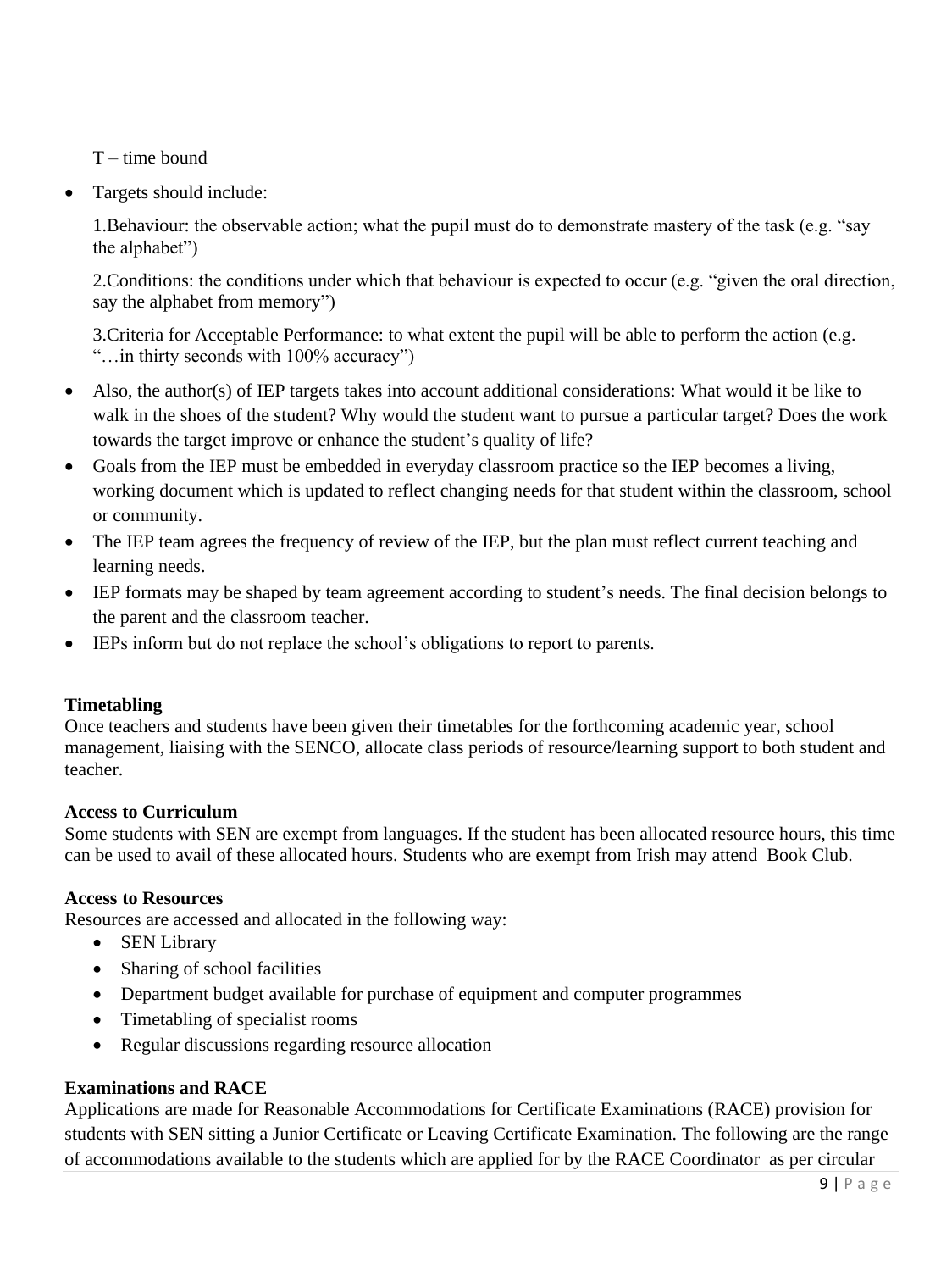criteria. RACE applications are submitted to The State Examinations Commission (SEC). The SEC determines whether or not accommodations are granted on an individual basis.

- Reader
- Scribe
- Reader and Scribe
- Tape Recorder
- Special Centre
- Spelling and grammar waiver in the language subjects
- Extra Time
- Use of Computer

## **Communication**

## **SEN Team**

Learning Support Teachers, Resource Teachers, the SENCO and SNAs communicate on an ongoing basis, sometimes formally and sometimes informally.

The SEN Team meet regularly.

Meetings with the School Psychologist, Occupational Therapists, Speech Therapists, Physiotherapist and SEN classroom teacher occur; these are arranged on a need basis by means of a phone call or email.

Meetings take place between class teachers and SEN classroom teacher. These can be informal or formal.

Teachers may organise meetings with the Learning Support Teacher regarding students enrolled in mainstream education.

Senior Management Meetings occur within the school on a regular basis and when issues regarding individual students with SEN arise.

Meetings with outside agencies, including SENO, NEPS, SESS, Visiting Teachers, etc.

In addition there are also staff meetings, in-service training days and staff development days.

## **SEN Pupil Register**

At the beginning of the new school year all teachers and members of the SEN team receive a detailed register of all pupils with SEN. This register includes:

- Name of pupil
- Year/class group of pupil
- Category of difficulty
- Potential provision for State Exams

## **Liaising with parents**

Communication with parents is achieved in the following manner:

- School Open Day
- Parent-teacher meetings. These occur on a yearly basis and are organised by school management
- Letter to the parents
- Student Journal
- Telephone calls
- Text messages
- Meetings with Multi-disciplinary team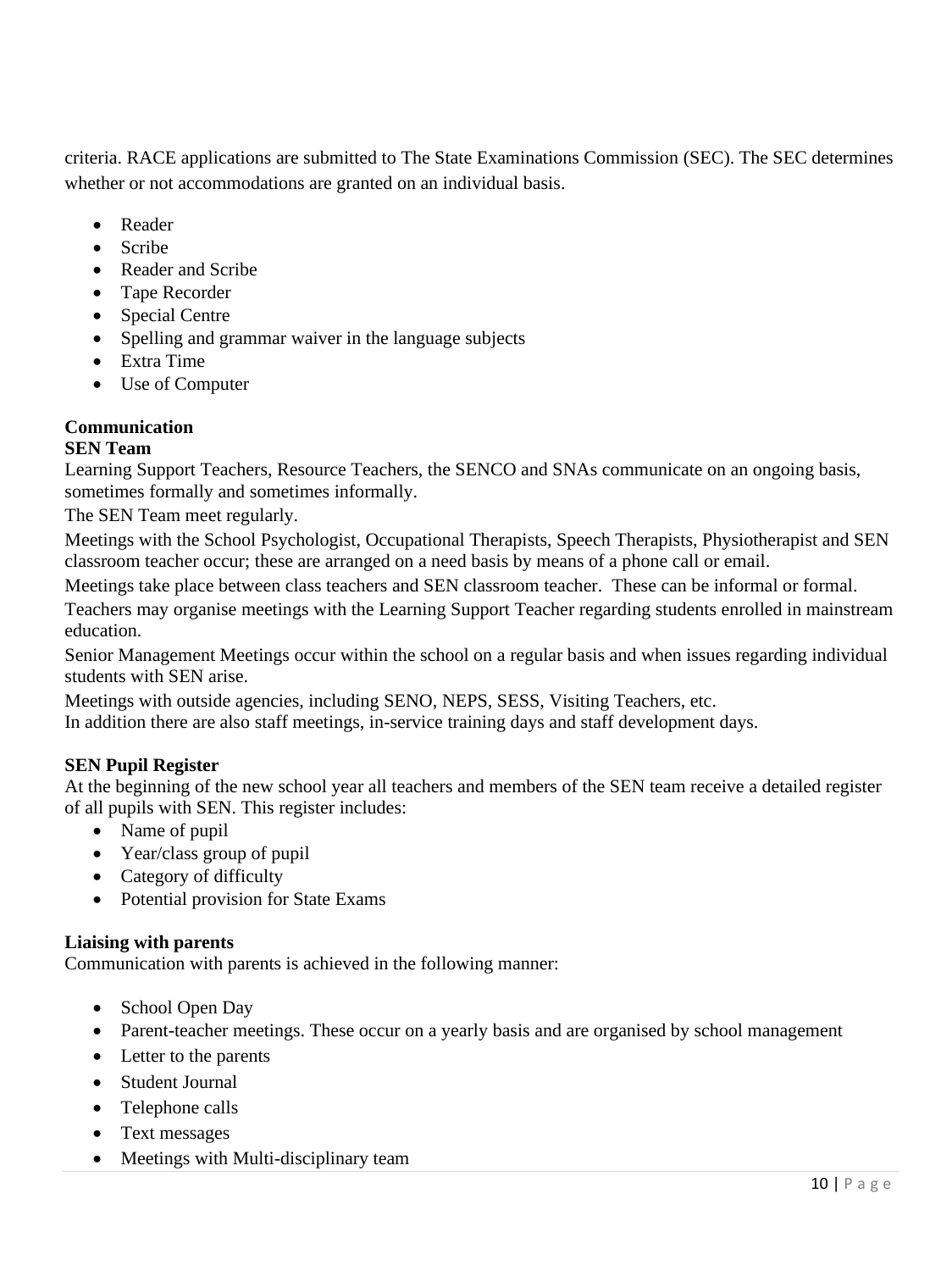- Meetings involving community agencies
- Meetings with Principal and SEN Co-ordinator
- IEP Process

# **Record Keeping**

At present a full record of educational psychological reports are kept in the Deputy Principal's Office and in the locked Staff Room. Records of meetings and documents are kept on file in the locked Staff Room. Files of all students enrolled in the school are in a locked filing cabinet in the Prep Room and security-protected electronic files are kept in the school's VSWARE system.

## **Enrolment and Assessment**

## **Admissions Policy**

Our school welcomes students with SEN as per the school's admissions policy.

## **Transition from primary level to second level**

Prior to the Open Night, parents are encouraged to meet with the SEN team to discuss any specific needs of their child, either currently identified at primary level or concerns they may have going forward to postprimary.

The Principal, and the SENCO make contact with and visit feeder schools enrolling new students. These visits help to both profile St. Angela's School and gather information about students requiring support. All relevant documentation is requested to be forwarded to the school, along with any advice and/or recommendations. This allows the school to put an appropriate plan in place to meet the needs of the incoming students from the start of the new school year.

## **Transition support programme**

St. Angela's School has contact with all feeder schools within the community. Once an enrolment application has been made, parents/guardians and their daughter are invited to a private interview/information meeting. A member of the SEN Team conducts interviews of incoming students with SEN to gather additional information, to get to know the student and to pass on information about the school, its policies and expectations and to answer any questions.

In the spring of each year, 6<sup>th</sup> class students with SEN who are enrolled in the school are invited to attend an orientation programme that is organised and run by the Resource/Learning Support Teachers along with 1st Year Learning Support students. During the orientation, 1<sup>st</sup> year students make presentations to the incoming students and take their questions, the incoming students are shown around the school, and everyone enjoys some light refreshments while getting to know each other and making new friends.

During the transition programme, SEN students and SNAs are invited to tour the school and to meet with staff and students to help them begin to familiarise themselves with our large school.

## **Assessment**

All students with SEN are expected to take the entrance exam. A modified exam may be offered, depending upon the student's level of ability. Our entrance exams are:

CAT 4 (Cognitive Ability Test)

Drumcondra Reasoning Test and Group Reading Test

The purpose of the entrance exams is to identify learning needs that have not yet come to light, to ensure a true mixed ability class setting and to facilitate option choice where appropriate. As a policy, we do not disclose